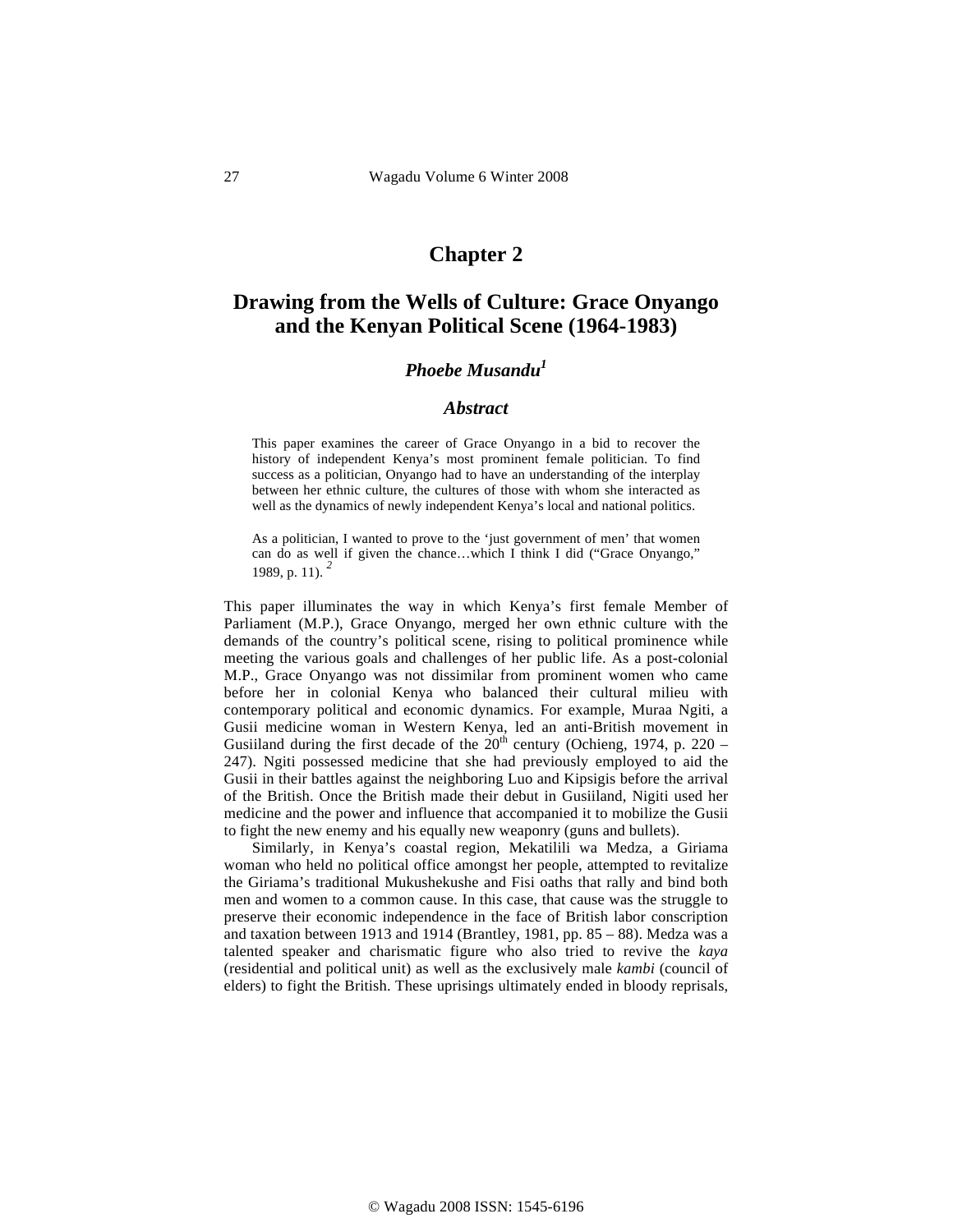but the point, as historian David Schoenbrun has argued, is that these female leaders were creatively "using acts of selecting and composing arrays of cultural material to meet particular challenges" (Schoenbrun, 2006, p.8). Such cultural material did not disappear in the face of colonial oppression, and continues to exist in forms that have morphed with the times. Both Nigiti and Medza were ingeniously drawing from the wells of their cultural heritage to meet colonial challenges. This paper will demonstrate how one female postcolonial politician, Grace Onyango, drew from her own cultural heritage to meet the challenges of politics in independent Kenya.

Grace Onyango is one of the most prominent women in modern Kenyan political history. Born in 1927 at Gobei, Sakwa Location in the Nyanza Province, she occupied various positions of responsibility in the course of her working life. She started as a teacher but gradually steered her career towards politics. The second of nine children, she attended local primary schools in Sakwa before enrolling in Ng'iya Girls Secondary School. Between 1951 and 1964, Onyango became the principal of a teachers' training college for women, a Girl Guide Assistant Commissioner in Kisumu District, as well as the Chair of the Kisumu Branch of the Child Welfare Society. Grace Onyango was married to Onyango Baridi, a teacher who later joined the Kenya News Agency as a journalist, and they had six children.

Though successful in her chosen career, she was constantly drawn to community service and soon entered electoral politics. Onyango became the first East African woman to serve as a councilor (1964), mayor (1965), official of the Luo Union of East Africa (1969), Member of Parliament for Kisumu Town (1969), and temporary speaker of the House ("Grace Onyango," 1989, p. 11). After 1983, Onyango left politics and gradually withdrew from public life.<sup>3</sup> Her career as teacher, social worker, and politician provides insight into her leadership challenges, duties and roles, as well as how she fashioned her attitudes towards gender and politics within the Luo cultural context as related to contemporary Kenyan politics.

### *Grace Onyango and Luo Political Culture*

John Mugo, a *Kenya Times* journalist, once described Onyango as "a woman of many parts," one who "is at once modern, while she is also versed in Luo *kitgi gitimbegi* [and their traditions], a term depicting culture and etiquette (Mugo, 1985, p. 9)."<sup>4</sup> It is interesting to note that when Grace Onyango became mayor<sup>5</sup> of Kisumu, she enlisted a mayoress to play the role of "mayor's" wife. Phililia Olang took up that position and served Onyango in that capacity throughout her term in office ("Grace Onyango," 1989, p.11). Grace Onyango attended various functions in the company of both her mayoress, and her husband, Onyango Baridi (Mugo, 1985). Although Onyango's relationship with Olang was officially political it was culturally permissible for a Luo woman to marry another woman.<sup>6</sup>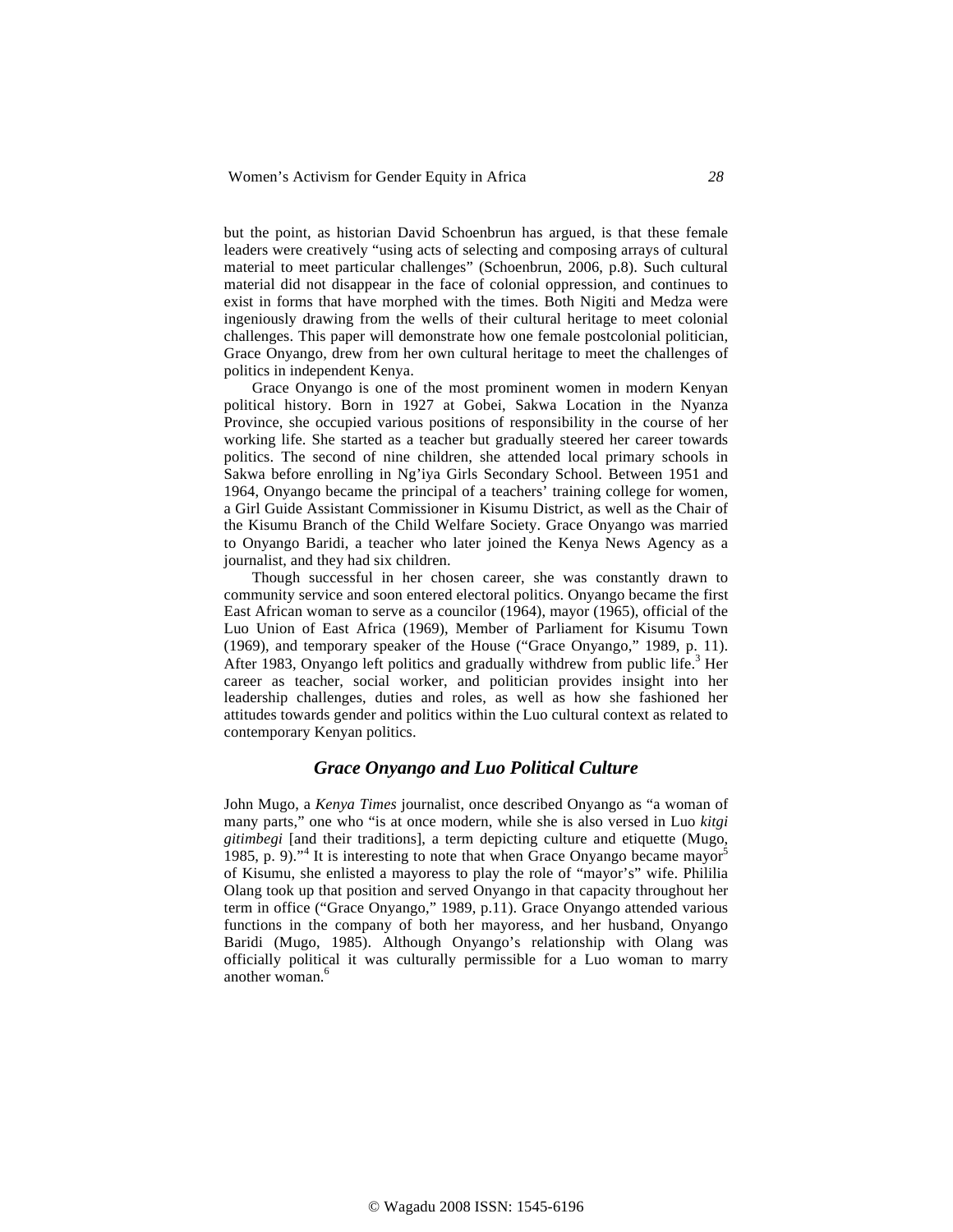29 Wagadu Volume 6 Winter 2008

As Onyango operated within the larger political context, she also functioned within the changing political space of the Luo community. According to a collection of Luo oral traditions compiled by *Ker* (title of Luo elder and leader) Paul Mbuya, Luo society appears to be traditionally patriarchal and politics, at first glance, is a solely male affair (2001).<sup>7</sup> The traditions described the *piny* as the largest administrative political unit headed by a *ruoth* (chief). The *ruoth* was responsible for appointing *jodong dhoudi* (clan leaders)*.* These leaders subsequently became members of the paramount decision-making body of the community, the *buch piny* (supreme council). Mbuya also mentioned the *ogulmama* (standing force/policemen), *jodong' oteke* (junior elders), *ogayi*  (peace maker) as well as the *osumba mrwayi* (military commander) as other key political figures in the community. Mbuya did not explicitly state that these positions were exclusively for men. In fact, the terms are all gender neutral in the Luo language.<sup>8</sup> Yet, the male pronoun, and noun are used throughout the English translation of Mbuya's description of the system. This is probably because at the time, in accordance with colonial-era Luo society, men were viewed as the rightful holders of these positions. Did that mean an end to change? Mbuya himself did not think so. He was aware of the shifts that were occurring in Luo society as a result of colonization and argued that "society should use its good customs as the foundation upon which foreign customs and practices can be laid" (Mbuya, 2001, p. vii).

Grace Onyango was also probably aware that in her community, leadership had always been impossible without consensus. Mbuya's description of the Luo political system reveals a decision making body that was driven by consultation and deliberation. Indeed, the *ruoth* did not seem to have wielded a substantial amount of political power. The members of the *buch piny,* though not elected by the people, must have been very conscious of their responsibility to the community. After all, they each represented diverse segments of the community to which they were genealogically linked. At the same time, the interests of other clans had to be heeded in the spirit of political reciprocity. Conflicts had to be solved in a *bura* (a meeting place of wisdom and deliberations). Since Grace Onyango understood these traditions, she also recognized that although times had changed, the essences of these traditions lived on and could not be ignored.

Change in relation to oral traditions is important as it is one of the factors that helps explain Grace Onyango's electoral victories, made possible by electorates comprising of both Luo men and women. As historian Bethwell Ogot argues, African oral traditions were dynamic and while they were human-based records of a community's history and heritage, they were flexible enough to reflect societal changes (Ogot, 2002). As historians, we now know that a specific oral tradition has within its structure its own composition history as the custodians of that tradition reworked it to reflect contemporary epistemological postures. This was so until oral traditions began to be written down. According to Ogot, therein lay the cause of the gap between contemporary Luo realities and traditions. Ogot argued that written oral traditions came to be "sanctified as the final authorities on Luo cultures and traditions" (Ogot, 2002, p. 231). As a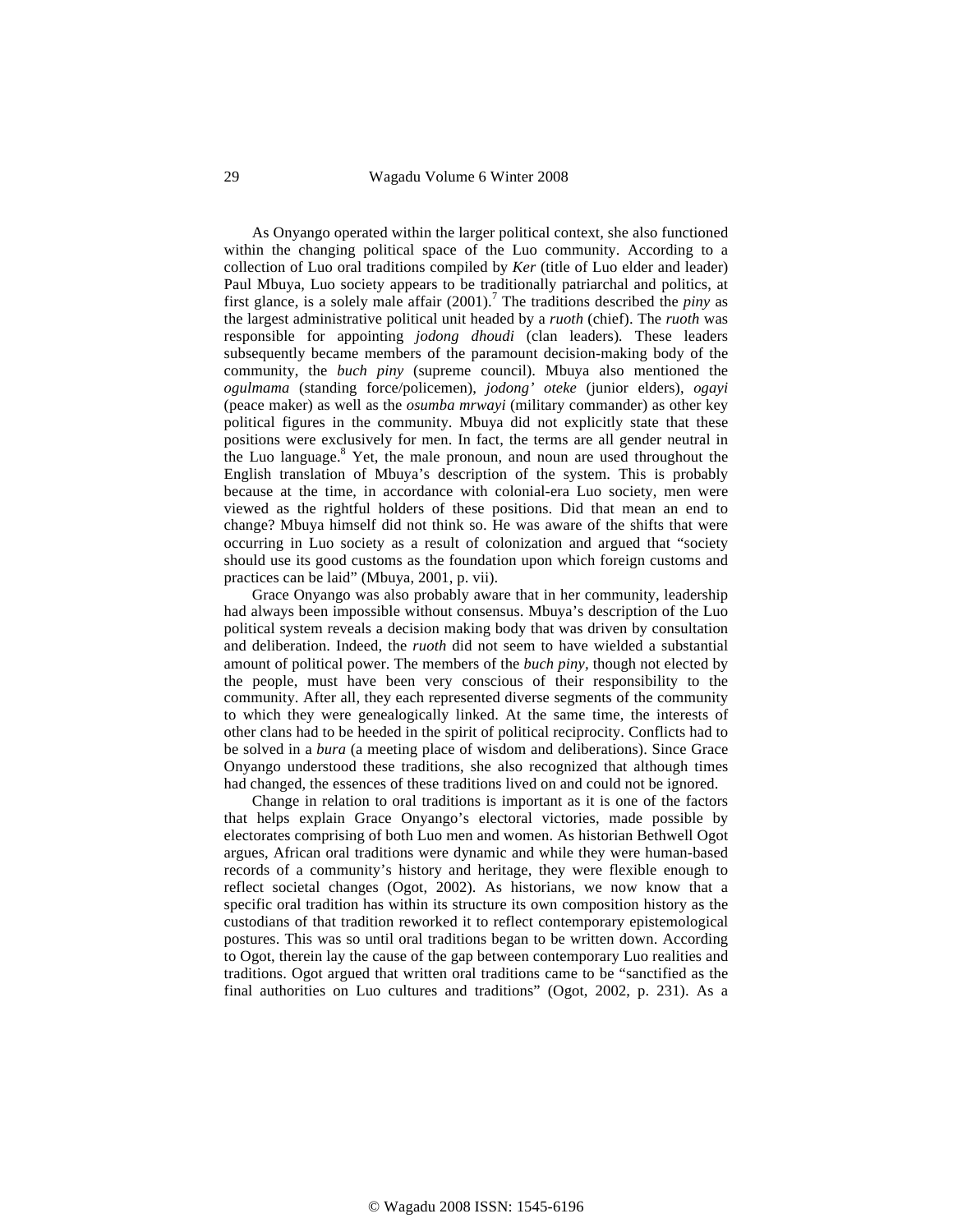result, small incremental changes in the lives of the Luo in post-independent Kenya were not reflected in the now-calcified stock of communal oral traditions. These changes included the entrance of women, like Onyango into local and national politics.

Moreover, in one of the very few texts that makes specific reference to Grace Onyango, *Oginga Odinga: His Philosophy and Beliefs* edited by philosophy don Odera Oruka, women who exhibited certain skills were considered "complete equals of men in decision-making" (Odinga in Oruka, 1992, p. 110).<sup>9</sup> These included oratorical skills and rational decision-making. In addition, a woman could ascend societal power structures if she was wealthy. Odinga argued that Onyango was elected because of her own hard work and "the Luo did not mind that she was a woman" (1992, p. 110). As far as he was concerned, her gender was irrelevant and "people sometimes forget that men are not given leadership or recognition just because they are men" (cited in Oruka, 1992, p.110).

#### *Onyango Joins Local Government*

The town in which Onyango started her political career is located on the shores of Lake Victoria (Victoria-Nyanza). The Kisumu Municipal Council was charged with the management of the town's public services which entailed the management and provision of public housing, municipal roads and drainage systems, healthcare facilities, remand prisons, daycare facilities, educational institutions, the municipal dairy, entertainment facilities, and town cleanliness and hygiene among other functions. Kisumu has always been a mélange of different peoples. However, it is located in what is demographically Luo Nyanza. Onyango understood the culture of the majority of its people, the Luo. This understanding was crucial to her career at both the local and national levels of government.<sup>10</sup>

Well before her 1964 election to the Kisumu Municipal Council as a councilor, Onyango was aware of its gender imbalance. She and a group of local women formed the Gill Women Group under the chair of a Mrs. Shabir. The group served as a problem-solving arena for it members. At this time, Onyango recalls that "there was no woman in the municipal council, not even a sweeper!" (Baraka, 2000, pp. 8-9). Women found the *status quo* untenable and organized a demonstration in the streets of Kisumu to agitate for representation in the Council. Soon after, Grace Onyango and Masella Osir were nominated to run for one of the municipal council's seats. In an interview with journalist Karama Baraka, Onyango explained that "many men" opposed their nomination and argued that the council was no place for women (Baraka, 2000, pp. 8-9). Onyango explained to Baraka that the opposition against their nomination was so immense that Marsella Osir opted to step down from the race leaving Onyango to do battle with the other nominees.

Kenya had changed a great deal in the years before and after independence. Ethnic political structures and ideologies, though still important, had not only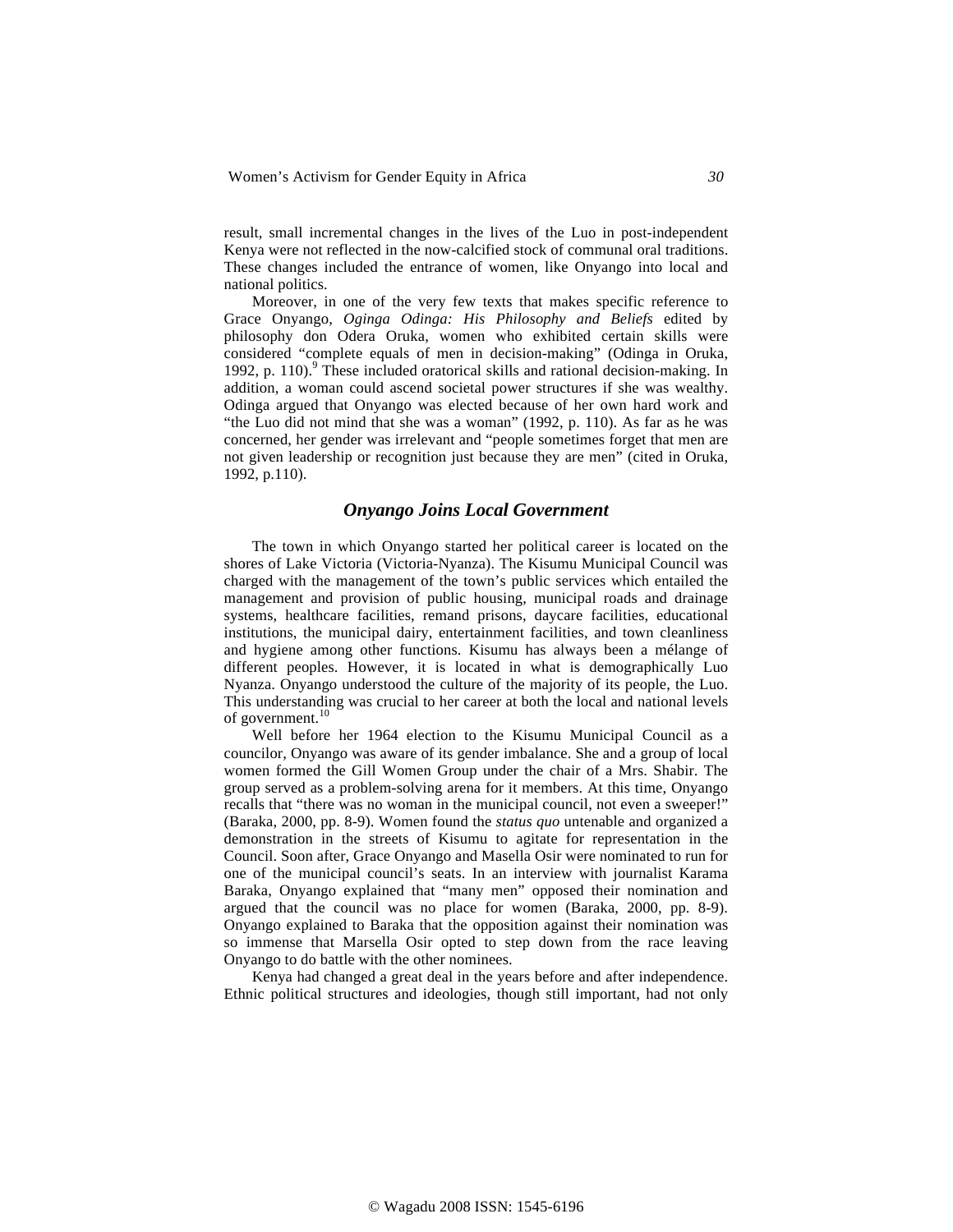undergone drastic colonial-era alteration but were now subordinate to national structures of government. This meant that Kenyan men and women, including Luo women, who wished to enter politics and articulate issues of importance for themselves and for their communities had to work towards accessing postindependence structures of government. In addition, one year after independence, the Council was still undergoing the Africanization of its staff and there were just three Africans in it: Otunge Moso, Onyango Radier and Peter Abwajo. Therefore there was a spirit of all-inclusive representation that women could exploit. In 1964, Onyango contested for a council seat alongside three male candidates and emerged the victor in charge of Kaloleni ward.<sup>11</sup> This was a ward with a number of schools, and Council members thought Onyango's background in education made her the most ideal person to serve the area. By 1965, Onyango was not only a councilor, but also the Chair of the Education Committee in the Municipal Council. In that year she was among four councilors who were elected to serve as aldermen (Mugo,  $1985$ ).<sup>12</sup> Onyango's political career made fast progress and she became mayor of the town.

Grace Onyango was formally elected East Africa's first female mayor on April 1, 1965, when the incumbent Mayor, Mathias P. Ondiek, died. Ondiek, elected in 1961, was the first African mayor in Kenya (MCK, 1965). After Ondiek's death, Onyango sent an application to the relevant council committee to act as deputy mayor for a period of 90 days which was approved (Baraka, 2000, pp. 8-9).<sup>13</sup> Perhaps, due to her personal charisma, the Municipal Council was recognizing Onyango's potential and ability to assume greater leadership responsibilities. On the other hand, the Council members may not have expected Onyango to do much in the course of the 90 days. Onyango was then just 27 years old and while acting as deputy mayor she continued to teach. She taught at the Kisumu Union Primary School during the day and attended council meetings in the evening (Baraka, 2000, pp. 8-9). However, Onyango was interested in the mayoral seat and this meant that she had to face the electorate once again not long after her first electoral victory. Time was short and she remarks that "this was the only time that I could prove my capability" (Baraka, 2000, pp. 8-9). Thus, she used the 90 days as acting mayor to lay the ground work for her election campaigns by making the provision of housing her central campaign platform.

In the mid-sixties, one of Kisumu Muncipal Council's main concerns was the provision of housing for the rapidly growing town, and as a mayoral candidate, Onyango was quick to latch on to the issue. Perhaps the fact that she was the sole female in the Council pressured her into working even harder to prove her worth as a leader. In the 2000 interview granted to journalist Karama Baraka, it emerges that Onyango was concerned that Anderson was the only formidable residential estate<sup>14</sup> in Kisumu, and it was exclusively white, a reminder of Kenya's colonial legacy (Baraka, 2000, pp. 8-9). The end of racial segregation after independence eventually resulted in the opening up of such areas to Africans who could afford to live there. Before then, Africans were relegated to lesser abodes in Obunga, Manyatta, Nyalenda and Kaloleni areas.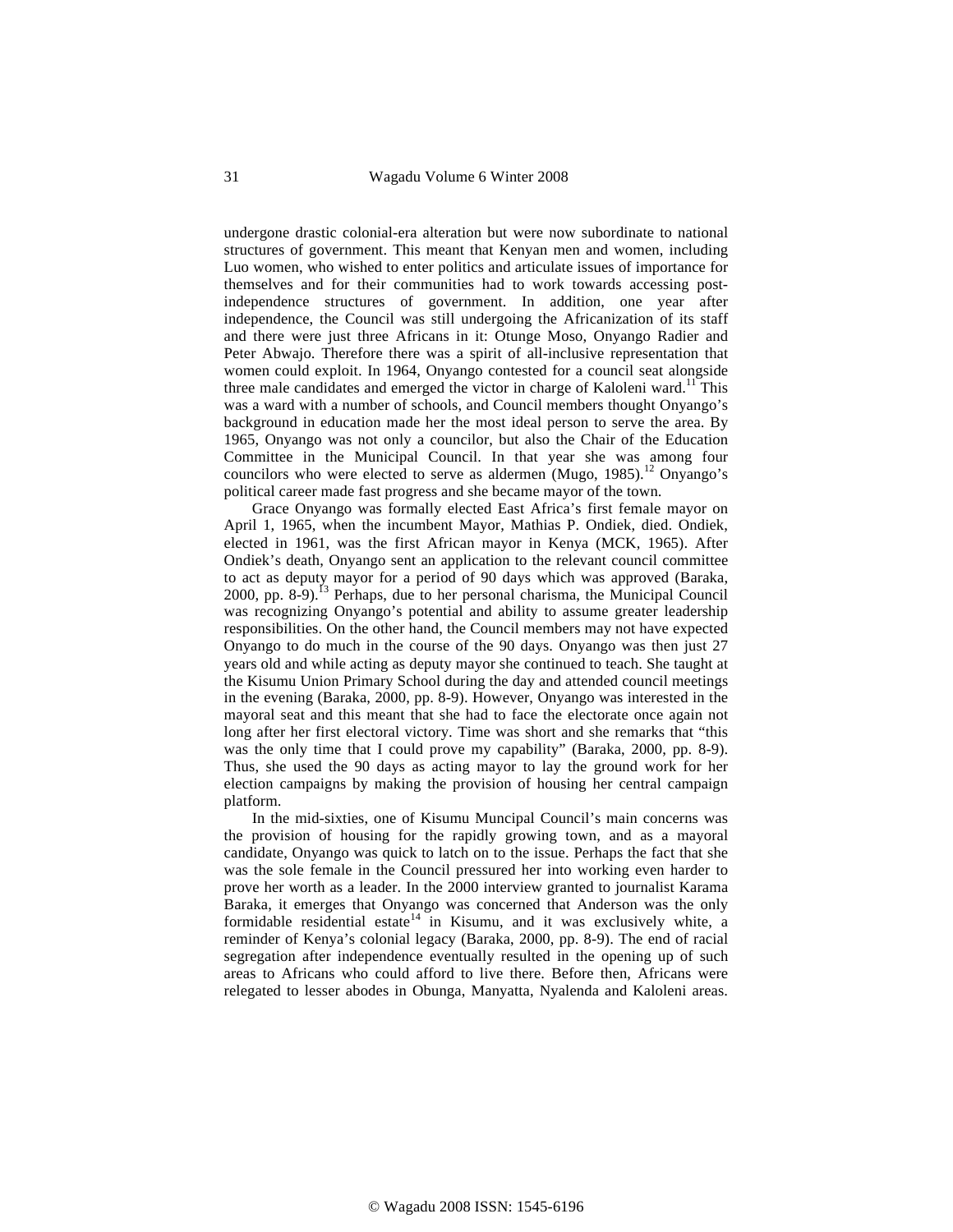According to the Council's Annual Report for 1964, it (the council) was optimistic that the city's housing problems could be solved. The council's Social Services and Housing Department reported that "prospects of providing housing accommodation to alleviate the acute housing shortage in the town was bright" (Municipal Council of Kisumu [MCK], 1964, p. 2). This optimism was pegged on a loan that the Kenya Central Housing Board had made to the Council. Plans were "in hand to build 82 houses of various types, either for rental or tenant purchase according to demand" (MCK, 1964). The Council planned on completing construction by early 1965. The municipality was also engaged in negotiations with the Government and other financial institutions to acquire about three quarters of a million pounds in order to build houses for Kisumu Cotton Mills (KICOMI) employees (MCK, 1964). KICOMI was a large textile industrial investment that the municipality was aggressively pursuing. Construction of the houses was to be spread over four years and part of the money was to be used for slum clearance.

The areas the council targeted for slum clearance were those very areas that Africans occupied including Grace Onyango's Kaloleni ward. The slum clearance project must have been of great concern to Onyango. Slum clearance without the provision of alternative and affordable accommodation for Kaloleni residents, her electoral base, would certainly have wrought negative repercussions on her budding political career. As is evident from the council's *Annual Report for 1965,* Kaloleni was actually one of the main targets for slum clearance:

Following its policy to clear the town buildings unfit for human habitation and other slums the Council considered the condition of Plot No.16 in Kaloleni Village and Plots No.32 and 33 Section XXIX Accra Street and agreed that these dwellings should be condemned for slum clearance under the Public Health Act (Cap.242) and that the necessary nuisance and demolition notices be served upon them along with the 53 plots previously condemned in Kaloleni (1965, p. 8).

The council had actually initiated slum demolition and clearance by 1965, but these efforts had stalled "due to [the] difficulty of finding alternative accommodation" (MCK, 1965, p. 8).

The admission was symptomatic of the council's failure to respond to Kisumu's housing problem. Prior to independence, the British paid minimal attention to African housing. They had based urban African housing on urban labor demands, specifically the single African male. With the coming of independence, local government councils now had to expand their budgetary obligations to provide acceptable urban housing for African families. The financial means to meet these obligations were difficult to obtain. The optimism of the Social Services and Housing Department in 1964 quickly evaporated. Onyango ascended to the office of Mayor in the year that the Council admitted that "the acute housing shortage continued to be one of the Council's greatest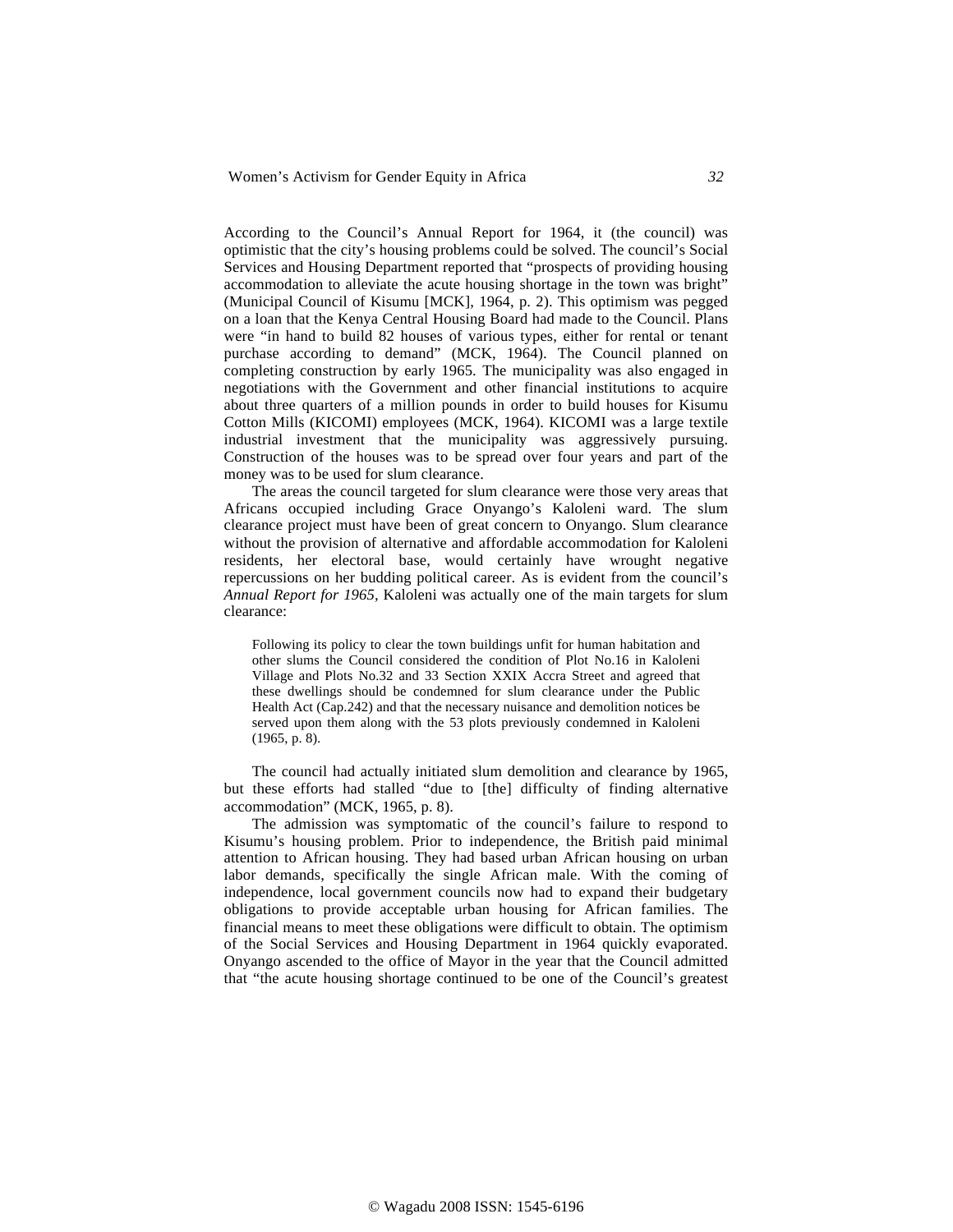problems during the year and approximately 1,000 people were known to be genuinely in need of housing accommodation" (MCK, 1965, p. 7).

By 1964, the Council had a total of 442 houses in the African estates of Lumumba, Ondiek, Pembe Tatu, Kibuye and Mosque. 122 of these houses were for tenant purchase and would soon be out of the Council's management (MCK, 1964). In addition, of the 95 plots the council had allocated to private developers for residential or commercial purposes, only 34 had been fully developed. The Council was eager to assist developers because the completed projects would generate revenue for the municipality through taxation. Subsequently, in the same year (1964), the Council sent a loan application to the government's Central Housing Board with the hope of re-lending the money to private residential plot developers (MCK, 1964). Getting Kisumu Municipality's housing development plans with minimum dislocation to inhabitants was, therefore, high on Onyango's agenda, both during her campaign for mayor and after she had won the election.

Under Grace Onyango's leadership, the council made significant progress towards solving the Municipality's housing shortage as well as boosting its infrastructural needs. In 1966, the Council's waiting list for housing had grown to 1,500 and there was concern that 8,000 people living in the peri-urban areas of the municipality who worked in the city could not get houses that they badly needed. However, there was reason for an optimistic note in the Council's 1967 report. By that year, the Council had constructed a total of 502 low cost houses for rent and a further 124 houses for tenant purchase (MCK, 1967).<sup>15</sup> Nonetheless, since the Council was well aware of its financial inability to meet the housing demands of Kisumu, other development sources had to be sought which meant encouraging private investment.

The provision of adequate and affordable housing was to remain a chronic struggle not only for Kisumu but also for other urban centers in postindependent Kenya.<sup>16</sup> According to a municipality report, "the year 1967 showed a lot of good progress in the town and a fair deal of capital work was carried out throughout the town" (MCK, 1967, p. 10). This was the year the council succeeded in marshalling and utilizing a considerable sum of money for both low and high cost housing. In addition to housing, Onyango's administration tackled several infrastructural projects. Other capital works carried out in that year (1967) included roads (constructed on contract or Council labor), the extension of water mains, and street lighting. Nevertheless, these projects did not provide Onyango with immunity from political challenges.

As a mayor, Onyango had to deal with the political problems that came with being at the helm of a municipal council, particularly in the second half of her term (1967 and 1968) when Kenya's national political scene was mired in heated Kenya African National Union (KANU) versus Kenya People's Union  $(KPU)$  battles.<sup>17</sup> KPU, which the government accused of being communist in orientation, was highly critical of the manner in which the KANU government was functioning in the years following independence.<sup>18</sup> KPU was the only opposition party in existence at the time, and therefore KANU's only check. As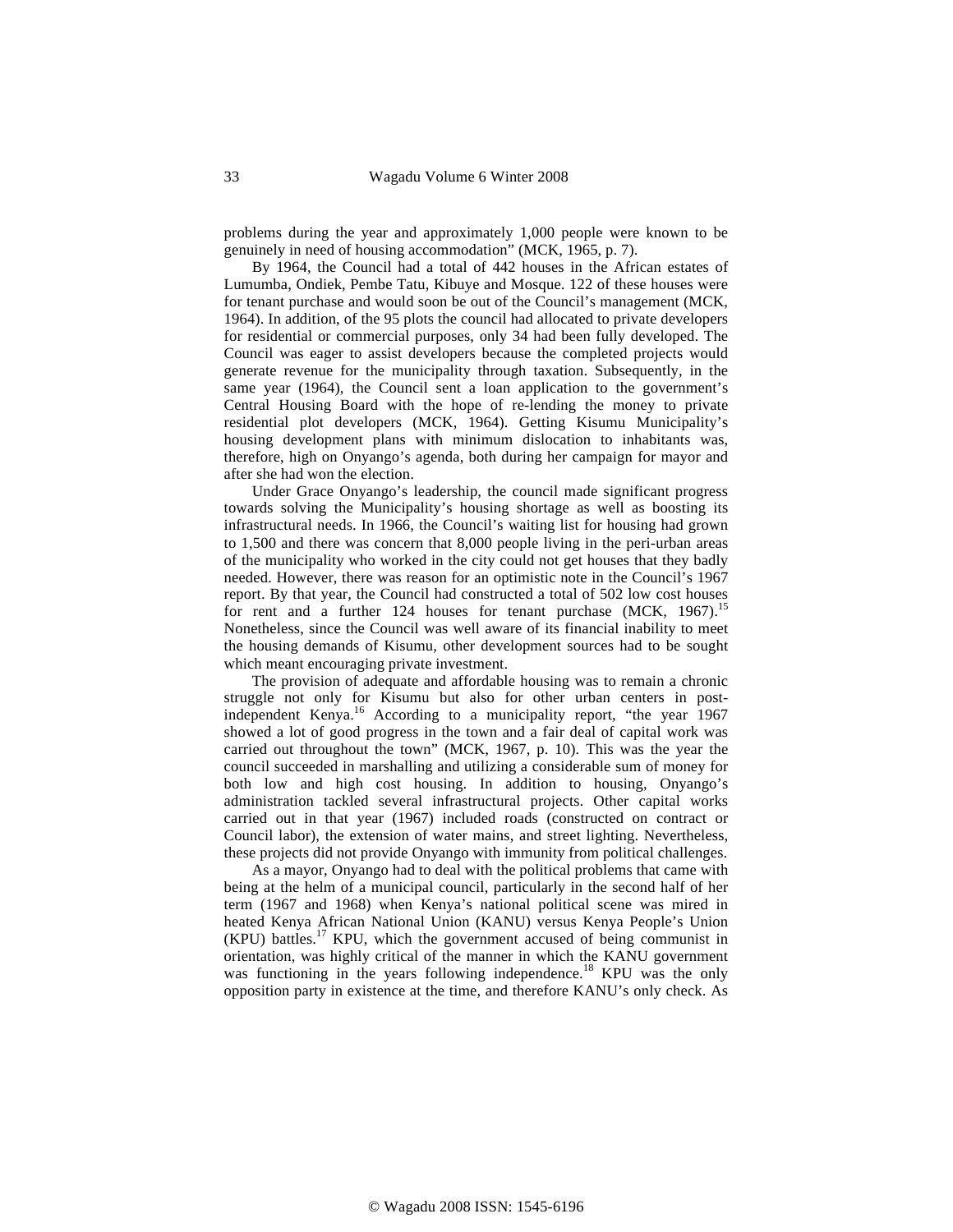a result, KPU found itself on the receiving end of repressive tactics deployed by both KANU and the government.

#### *Onyango Comes into the National Limelight*

Between 1967 and 1968, Onyango was embroiled in vicious battles to maintain her seat at the Municipal Council as a result of national party political conflicts that seeped into local government structures. Conflicting accounts of what was going on during this period are a reflection of the volatile nature of the political scene. According to the minutes of the Social Services and Housing Committee of 17 May 1967, the Mayor of Kisumu is listed as Alderman Farjallah (MCK, 1967). Furthermore, in her November 2000 interview with journalist Karama Baraka, Onyango said that she left the council in 1967 because two senior Luo leaders and elders, Oginga Odinga and Paul Mbuya, were pressuring her for political support. She says she decided to leave the council because "I did not belong to any party" (Baraka, 2000, pp.8-9).

According to Baraka, Onyango retreated to her home but emerged determined to jump into national politics in 1969. The Council minutes referred to previously support the timeline present in the *East African Standard* report, but it is certainly not supported by the journalism of the sixties. Interviews Onyango gave to journalists in the eighties, including one to the *East African Standard*, also do not support the above timeline.<sup>19</sup> Regardless, by mid-1968 not only did Kenya's Central Government still recognize Onyango as Mayor of Kisumu, but it also viewed her as a political threat as a result of her perceived KPU leanings. This led one of the government's most articulate and well-known cabinet ministers, Tom Mboya, to get her out of Kisumu Municipality's Council. The government, however, in the person of Mboya, was about to meet its match in Onyango.

In her last years of service at the local government level, Onyango had to constantly mediate between KANU and KPU officials who brought their political battles into Kisumu's Muncipal Council Hall. There was a severe contraction of democratic space to the disadvantage of the KPU party during that time.20 In addition, Onyango increasingly encountered opposition from Tom Mboya. Mboya was then arguably the best-known national politician as the influential Minister for Economic Planning and Development as well as KANU's Secretary General. He was convinced that Onyango had become a KPU member and accused her of having bought a KANU membership ticket and then refusing to admit that she had done so. Mboya wondered: "Is she KPU or is she KANU?" He demanded that Onyango "Tell us where she stands and we will know where we [the government party] stand" ("Mrs. Onyango Attacked," 1968, para. 3). He doubted her allegiance to KANU and asked "How long can she go on bluffing?" (*Ibid.*, para. 7).

The mayor, in all her political shrewdness, initially chose not to reveal which party she belonged to. This enabled her to manage successfully the frictions within the municipality without sabotaging its functions. In addition,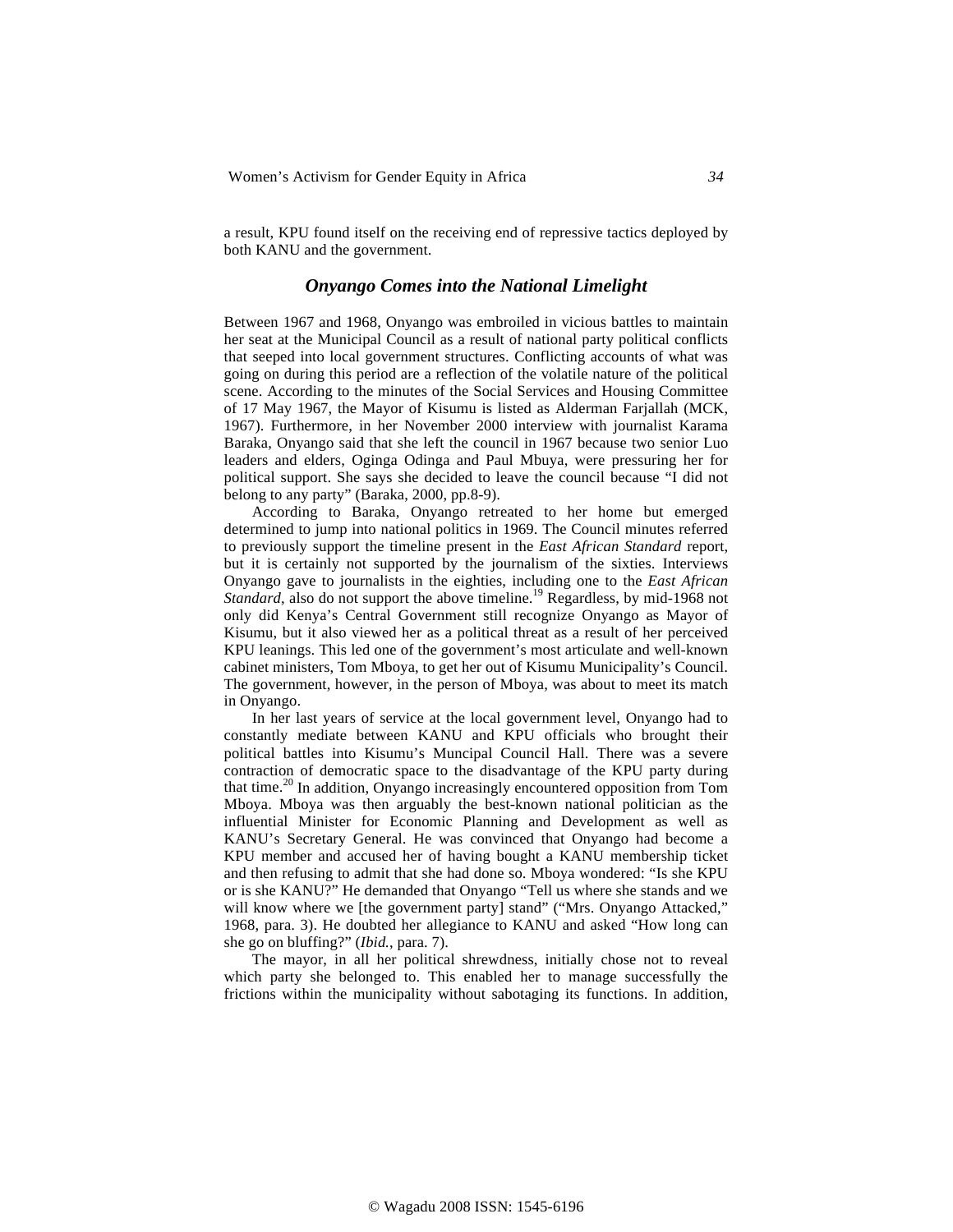she avoided alienating herself from those in her electoral base who would have been offended had she taken a partisan stance against Odinga who was one of the top leaders of KPU, a party that had gained considerable grassroots support in the municipality. The Luo people also regarded Odinga as *Ker*, their ultimate moral and spiritual leader, and Onyango had to be careful not to offend her people's sensitivities. However, she was also a leader in her own right according to Luo customs and Kenyan politics. She was at an ethnic and national political crossroads, and her survival as a politician depended on successfully balancing the two important interests. According to press reports, when KANU officials started attacking her at public rallies, Onyango rose to the challenge and retaliated in the same manner. Onyango fell back on her career in local government and presented herself as a hard worker and a hands-on official ("Mayor," 1968; "Mboya's 'No'," 1968).

Onyango appears to have been confident of her council record and by 1968 she was a KPU civic nominee ("Mboya again," 1968). In July 1968, Mboya took the battle to Onyango's home turf and opened a campaign office at Kaloleni, the mayor's own ward.<sup>21</sup> Opponents accused Onyango of having shown "her true colors" ("Mboya again," para. 3). According to an article in the *Daily Nation*, Mboya "pointed out that KANU's campaign in Kaloleni ward would be conducted as strongly and as effectively as possible and he was convinced that Kisumu would at the end of August have a KANU mayor" ("Mboya again," para. 4). Onyango was undaunted and challenged Mboya, who was famous for his oratorical skills, to a debate that "would settle the question of his popularity as a leader of the town" ("Mboya's 'No'," para. 2). Mboya surprisingly declined rather haughtily and Onyango retorted in jest. She remarked, "it appeared that the honorable Minister seemed to be over-excited about my political influence in Kisumu" ("Mboya's 'No'," para. 5).

The KANU government, however, was determined to smother KPU. By 1968, the KANU government was engaged in a relentless battle against the KPU that only ended in 1969 with the banning and detention without trial of some of the KPU leaders. Before then, KPU members were intimidated and constantly harassed in all manner of ways. It is amidst such anti-KPU activities that the KANU government disqualified Onyango and 21 other KPU candidates from the Kisumu civic election campaigns of 1968. The mayor argued that she had filed her nomination documents correctly, and "in full compliance with the law" ("Mboya's 'No'," para.4). However, KANU, led by Mboya, intensified its attack on Onyango. Mboya even played the gender card arguing "Mrs. Onyango is reaping the fruits of what she herself had sown… if she is asking for sympathy as a woman then she should leave politics alone" ("Mboya's No," para.7). In saying so, Mboya seems to have been implying that Onyango was going against Luo ethnic norms that frown on leaders using their sex as grounds for preferential treatment. Mboya was actually addressing potential Luo voters he hoped would buy into his verbal portrayal of the mayor. Onyango kept her sex out of campaign rhetoric. At this point, according to newspaper reports, Onyango played the KANU card—the membership ticket she had up her sleeve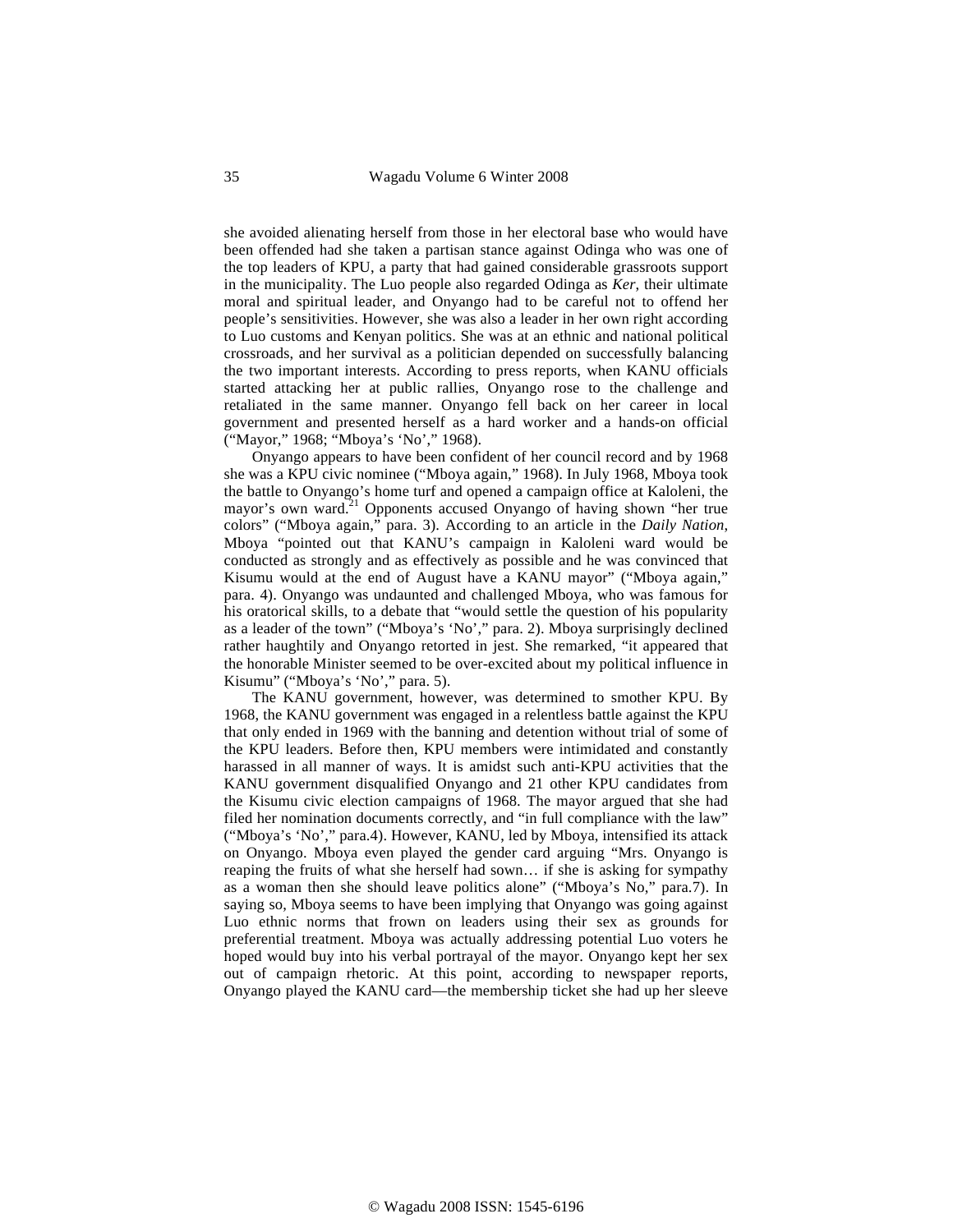all the time—the sign of a politician who understood the political vicissitudes of her time well enough to leave all strategies open.

Onyango managed to stay on as mayor to the end of her term in 1968, determined to further her political career. On 26 August 1968, she addressed the last municipal council meeting of the year with a speech that both defended her record and left her the freedom to choose between either party in the political divide. The mayor "was pleased with the co-operation shown by councilors and council officials" ("Defends Council," para 3). However, it is unlikely that all councilors had been co-operative in light of the political battles that had been waged in the council's hall. Onyango also thought it important to defend the council against accusations of corruption and herself against accusations of not having helped develop the municipality since her ascension to the mayoral seat because:

In any case mostly these remarks have been made by someone who does not live in the town and, therefore, not in the best position to assess what has been going on. I shall, however, reply on your behalf to the allegations because although made during the heat of an election campaign they may permanently smear the good name of the Kisumu Council (*Ibid*., para. 7).

Addressing the council's relationship with government, she said amid cheers that, "I would like to put it that these have been excellent…Our object has always been the same, that is to deliver the goods of independence to the people (*Ibid*., para. 8)

The Central government, particularly in the mid-sixties, had indeed supported two large-scale healthcare and industrial investments in Kisumu.<sup>22</sup> Still, one may speculate that Onyango had another reason for her congenial words for the government. Onyango may have sensed that the repressive, antimultiparty atmosphere created by the government would soon leave politicians like her with no option other than to battle for national office as KANU members. Significantly, the *East African Standard* at this time reported Onyango believed that "attempts had been made to remove her and all councilors before their time expired ("Defends Council," 1968, para. 5)

Ultimately, in 1969, Onyango was unable to continue her career in local government because in 1969 the Kenyan parliament limited the number of mayoral terms to four. Onyango believed she was the target of the term limit, part of a plan hatched by her political opponents to cap her ever-growing influence in the Kisumu region. Furthermore, KPU was banned in October 1969 and all those who wished to continue their political careers had to face the electorate once again in December 1969 on KANU tickets. In that year, Kenya became a single-party state and remained so until 1992.

It appears that Onyango became popular not only because of her council duties but also because of exemplary political skills that had won the mayoral election four times. In 1985, Onyango said she was confident she could have garnered more electoral victories at this level (mayoral) because she had an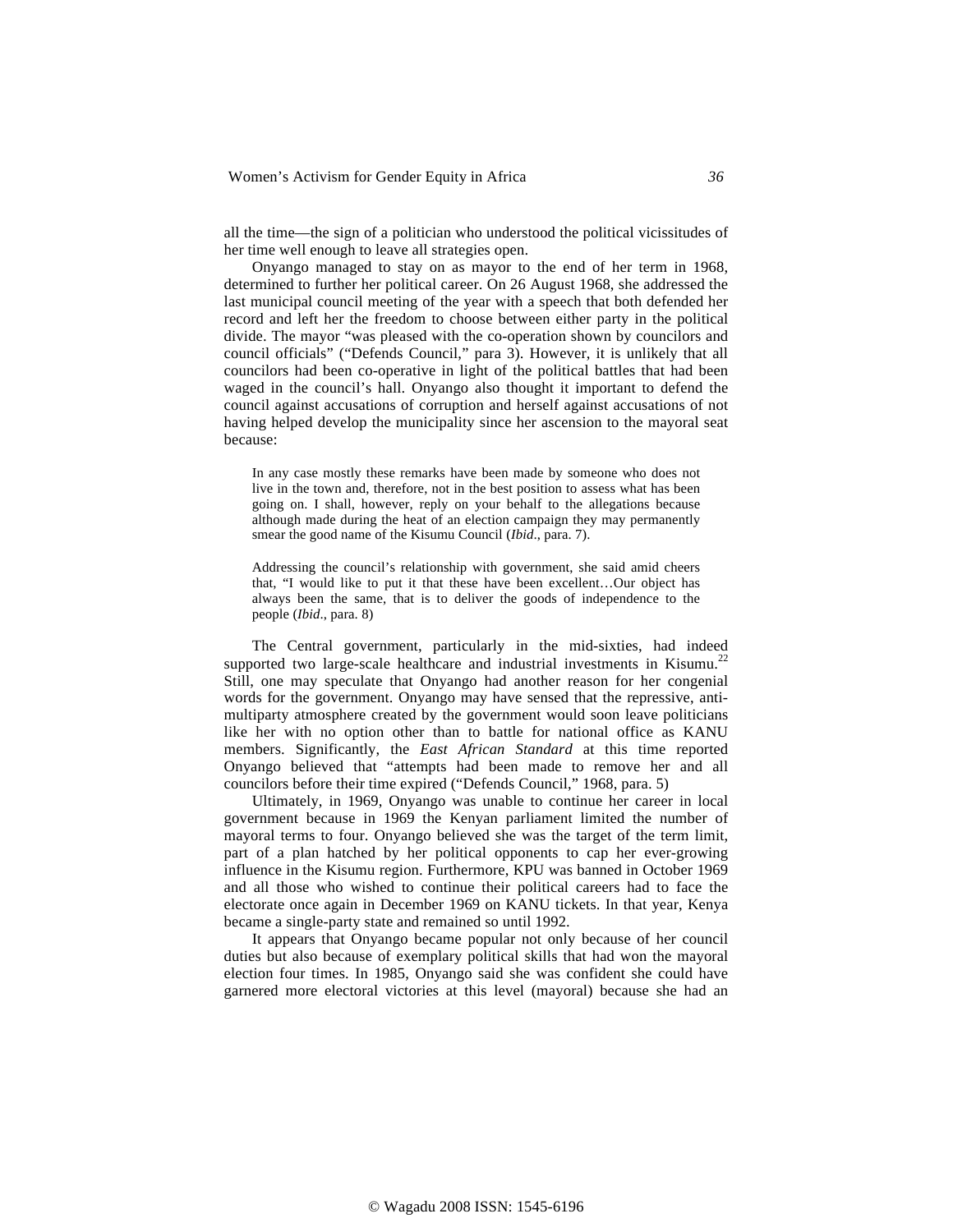enviable performance record (Mugo, 1985). As in other interviews she has given to the press, Onyango was more than ready to talk about development projects she oversaw. These included the construction of over 700 houses in Kisumu Municipality by 1968. Onyango also argued that she had encouraged real estate investment, insisting that the council under her leadership had kept the town spruced up, which provided incentives to private investors to construct several middle-income housing units to supplement municipal housing efforts ("Defends Council," 1968). Admirably, Onyango was able to serve until the last year of her last term. In 1969, Onyango left the Council undefeated and ready for her next challenge – winning elections to Kenya's parliament.

Grace Onyango viewed her electoral contests as political battles, not as referendums on gender, and she appears to have been comfortable using society's structures to navigate her career. It is not surprising that Onyango chose to de-emphasize the role of her sex in the fashioning of her political platforms at the municipal and, later, parliamentary level. On December 21, 1969, Enid Da Silva, a newspaper journalist, interviewed Onyango, the newly elected M.P. Da Silva appeared surprised at Onyango's responses to questions that were addressed to her as a woman.

**Q.** Do you feel that you have something special to do for the people of Kisumu which another elected member would not be capable of doing? **A.** Well, it is the representative's duty to see that things are done according to the *wishes of the people.* 

**Q.** Do you have any plans of what you propose to do for the people of your constituency once you become an M.P.?

**A.** I think it is for the people to tell me what they want done.

**Q.** As one of the pioneer women in Kenyan politics, what are your views on the role of women both in the political life of a nation and in nation building? **A.** As an elected representative of both men and women, *I will not represent women only in Parliament.* I don't think I could say anything directly to the women because it was not only women who elected me  $(p. 17)$ .

Da Silva then went on to ask Onyango to respond to the abolition of the *Affiliation Act*,<sup>24</sup> and to claims that a woman's presence in the house would have prevented this. Onyango was unmoved from her stance. She had been elected by a community and was going to serve as an M.P. for everybody, male and female, and would not confine her parliamentary career to gender issues. If people felt a woman was necessary to represent female interests, then "we must as elected Members ask the President to kindly nominate a lady who will serve this purpose" (Da Silva, 1969, pp. 17). Such a position was not what Onyango aspired to hold. Also, Onyango appeared to have been conscious of the need to accommodate the interests of all. Onyango was aware of the diverse nature of her power base and knew she represented an area she understood very well. Her constituency in Kisumu was located in the heart of Luoland and she was not blind to the nature of her community's social structures.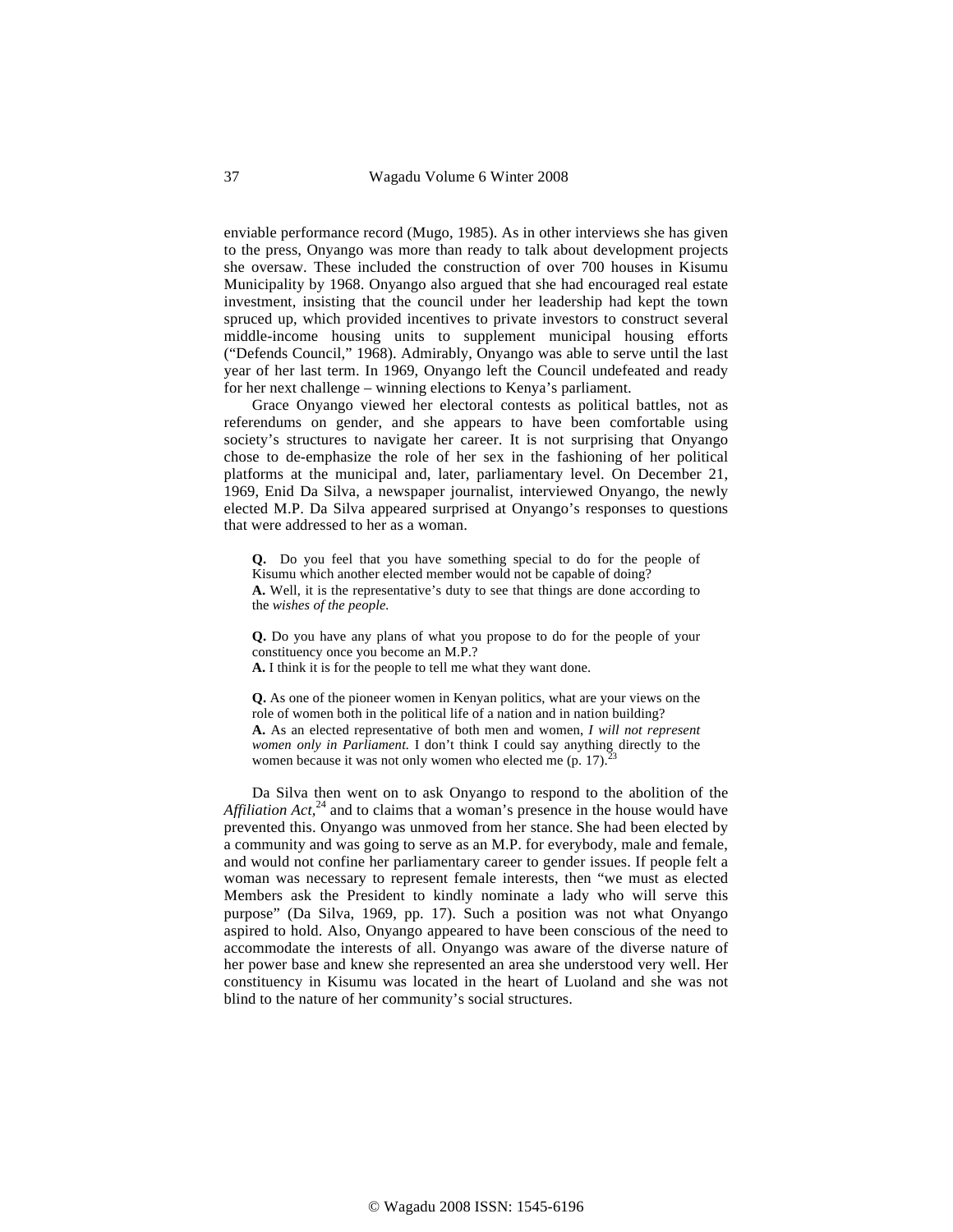Women's Activism for Gender Equity in Africa *38*

A female politician in another part of the world could have made Onyango's 1969 remarks in the above interview. However, Onyango's political attitude towards gender issues needs to be examined within the context of her own national and ethnic environment. While the nature of her community's oral traditions appears to have left little room for women to politick, a woman's gender did not damn her ability to influence or make decisions. For example, differential provision of education during the colonial era favored Luo men, but some women could and did access education. Though she had accumulated a considerable amount of socio-political power, Grace Onyango still had to manage her working relationships rather carefully and these included political friends and foes, whether male or female. By 1969, her ever-growing political stature was undeniable. The executive committee of the Luo Union (East Africa) "unanimously elected" Onyango to act as secretary-general of the organization before the elections scheduled for later that year ("Luo Union," 1969, para.1). The Union, founded in 1922, took its inspiration from the *buch piny,* a council of elders (masculinized by tradition)*.* The election of a woman by the *buch piny* committee to serve in such a prestigious position is a testament to the presence of non-gendered Luo leadership. More importantly, Onyango had to interact closely with Luo elders and leaders. These included Oginga Odinga (former Vice-President), Paul Mbuya (author of *Kitgi gi Timbegi*), and Tom Mboya, the articulate politician and KANU ideologue she had 'wrestled' with in 1968 in Kisumu.<sup>25</sup>

#### *Grace Onyango vis-à-vis Perspectives on African Womanhood*

Further explanation of some of Onyango's political choices can be found in various social science works on African women. Enid Da Silva, in her interview with Onyango, appears to have expected Onyango to adopt a gendered stance as her political career moved to the national level. Onyango's reluctance to do so provides an interesting point of investigation. Scholars like anthropologist Ifi Amadiume (1987), sociologist Oyeronke Oyewumi (1997), and philosopher Nkiru Nzegwu (2003) among others, have undertaken the interrogation of the meanings of gender and feminism in different African cultural contexts. In one of her works, *African Women and Feminism: Reflecting On the Politics of Sisterhood*, Oyewumi defines feminism as the "struggle for female equality," and says that the term feminist "describes a range of behavior indicating female agency and self determination" (Oyewumi, 2003, p. 2). Feminism, therefore, can be said to encompass a wide range of female initiatives against sexism. However, at the foundation of the concept is/was a Western-based perception of what it means to be a woman within a specific part of the world. The term feminist engenders a woman's self-identity first as a female in opposition to a male in a hierarchically structured relationship that unfairly favors the male. More importantly, the female believes that her status in society and the challenges posed by patriarchy can be addressed by taking the initiative to seek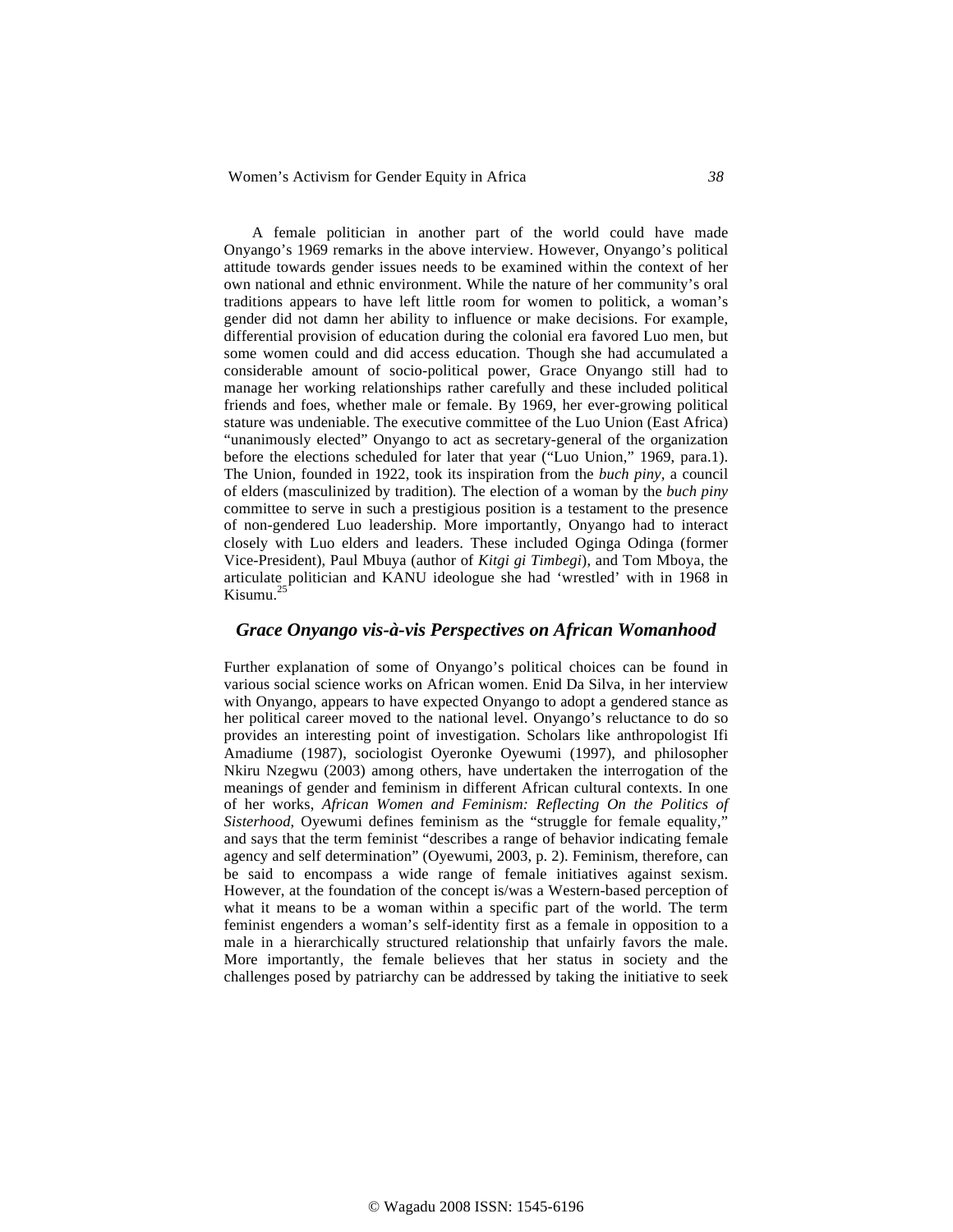equality by confronting the benefactor of the gender disparity. For Oyewumi, it is important to recognize that not all women view themselves as feminists.

Oyewumi's account further elucidates Onyango's experience. She argues that in much of Africa, "womanhood does not constitute a social role, identity, position or location." This is because "each individual occupies a multiplicity of overlapping and intersecting positions with various relations to privilege and disadvantage" (Oyewumi, 2003, p.2). These include age-sets, age groups and commerce based social groupings. Moreover, despite the recent construction of gender as a social category in Western epistemology, "gender cannot exist without the body since the body sits squarely at the base of both categories" (Oyewumi, 1997, p. 9). Hence gender is always traceable to the human body. Oyewumi argued that a distinction between the anatomical body and gender could be found in many African societies since there are several social categories not based on the "bodily distinctions of gender" (p. 9). Oyewumi has also used Ifi Amadiume's elaboration of the concept of the "female husband" in Igbo society in, *Male daughters, female husbands: Gender and sex in the African society* to demonstrate her point (Oyewumi, 2003, p. 2). These arguments have particular resonance with Onyango who clearly saw herself within a specific African context that provided her with several social categories in which she could act in various capacities.

Significantly, the "female husband" was not uncommon among a number of ethnic groups who inhabit modern day Kenya, and Grace Onyango's actions help to illuminate the varied constructions of gender in Africa. It is with such gender constructs in mind that she thought it important to recruit a woman to serve alongside her as "mayoress." The concept of gender in African society is thus part of a complex network of social categories that need to be analyzed and understood within diverse social systems. For this reason, Oyewumi argues, "it would be counterproductive in an African setting to single out gender…as the primary source of political agitation" (Oyewumi, 2003, p. 3). Therefore, Onyango was an individual who was well aware of her society's social set-up and the dynamics of its peoples' varied social roles. Though she was a member of parliament during the 1970s when feminism was at its height in the West, Onyango was still part of a society in which women defined themselves as, first, an inextricable part of the community. Their interests as women were ultimately tied to the interests of the family and community. Women had to ingeniously utilize their social structures to exercise initiatives for change and development. It follows that once in parliament, Grace Onyango raised and contributed to a wide range of issues, a few of which did relate to women in particular, two of which demonstrate her meshing of gender issues with community or national interests. It is also evident that Onyango chose to broach these issues as a member of Kenya's parliament and not as a woman. Such an approach helped her gain considerable support from male M.P.s.

To begin with, on 6 November 1970, she raised question No. 815 on "Paid Maternity Leave,"<sup>26</sup> It was posed to the Minister for Labour: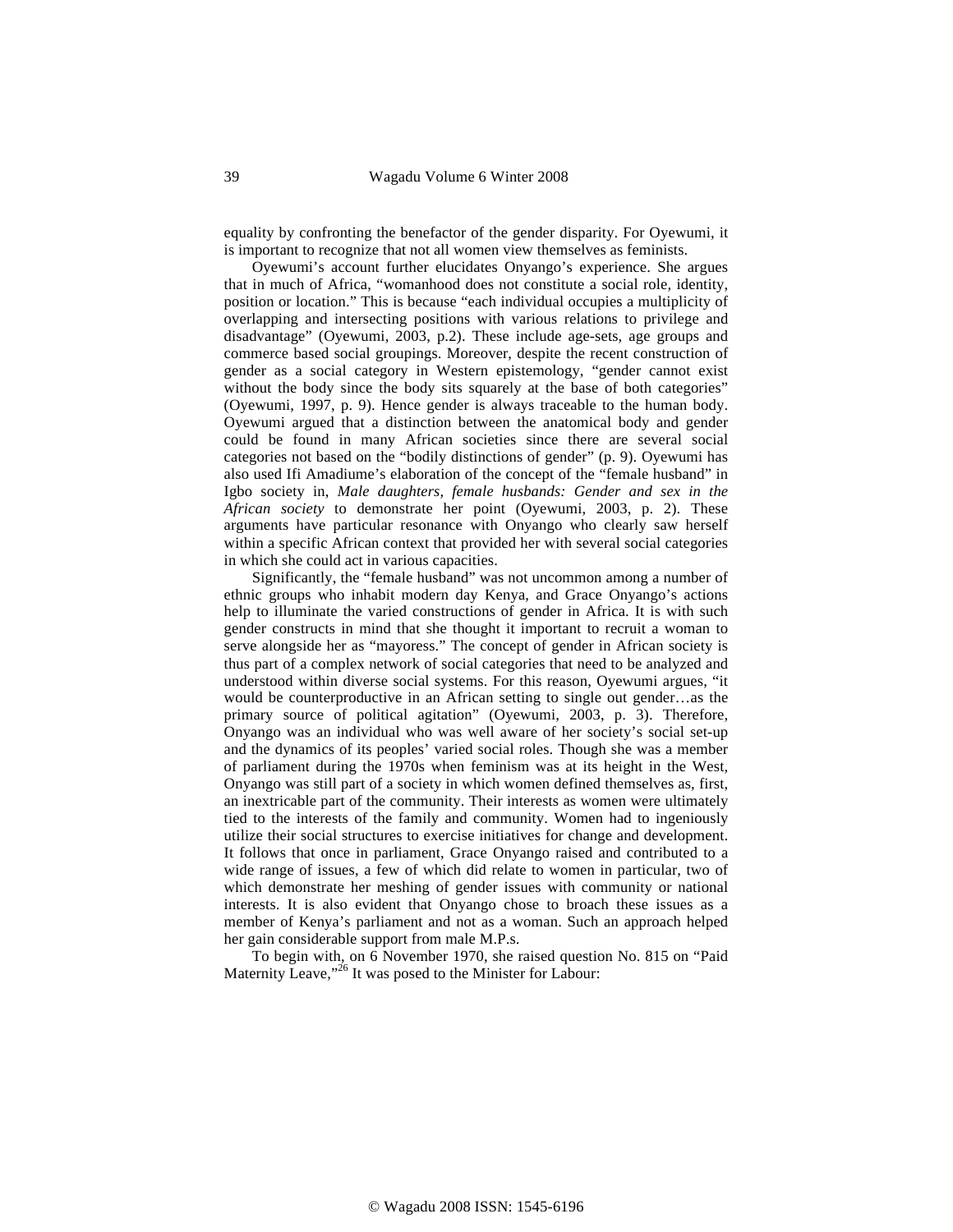Mrs. Onyango asked the Minister for Labour if he would tell the House whether he would consider awarding employed married women [paid] leave when they proceeded on maternity leave since it was a period when financial aid was greatly needed (Kenya National Assembly [KNA], ques. no. 815).

The Assistant Minister, Mr. Peter Kibisu, responded that since Kenyan women at the time were agitating for equal pay for equal work, "to grant full pay for maternity leave, therefore, would render women more expensive to employ" (KNA, ques. no. 815). He added that some unions had made considerable progress in winning women partial payment during maternity leave and the Industrial Court had been supportive of women in this respect. The minister then argued that the matter was best left to unions to negotiate with individual employers. This response did not please Onyango and she persisted, with the support of other M.P.s:

Mrs. Onyango**:** Mr. Speaker, Sir, will the Assistant Minister agree with me that in some occasions you can only be paid while you are on maternity leave and only if the doctor approves that you were sick as well as being on maternity leave (ques. no. 815)?

Mr. Kibisu**:** Mr. Speaker, Sir, maternity leave is not structurally speaking illness. It is a natural hazard (*Ibid*).

This is what other M.Ps said on this issue:

Mr. Kanja**:** Mr. Speaker, Sir, would the Assistant Minister take into consideration that it is only that our ladies have to bear children otherwise if they do not, we shall have no nation? Would he consider that they should also be given privileges when they are delivering babies for this country (*Ibid.*)?

Mr. Wanjigi**:** Mr. Speaker, Sir, is the Assistant Minister repudiating the fact that bringing forth children is a part of nation building and without children there is no nation (*Ibid.*)?

Mr. Karungaru**:** Mr. Speaker, Sir, arising from one of the Assistant Minister's reply, is he denying the fact that when a woman gives birth to a child, that is better than when somebody is receiving full pay because he happens to be sick? This is because this lady has brought a child into this world and it is high time that she were paid for maternity leave (*Ibid.*).

The wording of her question on "Civil Service Terms of Employment for Married Women" (KNA ques. no. 783) is also of interest in the above regard:

Mrs. Onyango asked the Minister of State, President's Office, if he would tell the House in view of the fact that the *Government had always advocated the policy of equal treatment for all its citizens* and in view of the fact that women in the Civil Service as well as other women working in offices were honest, genuine and hardworking: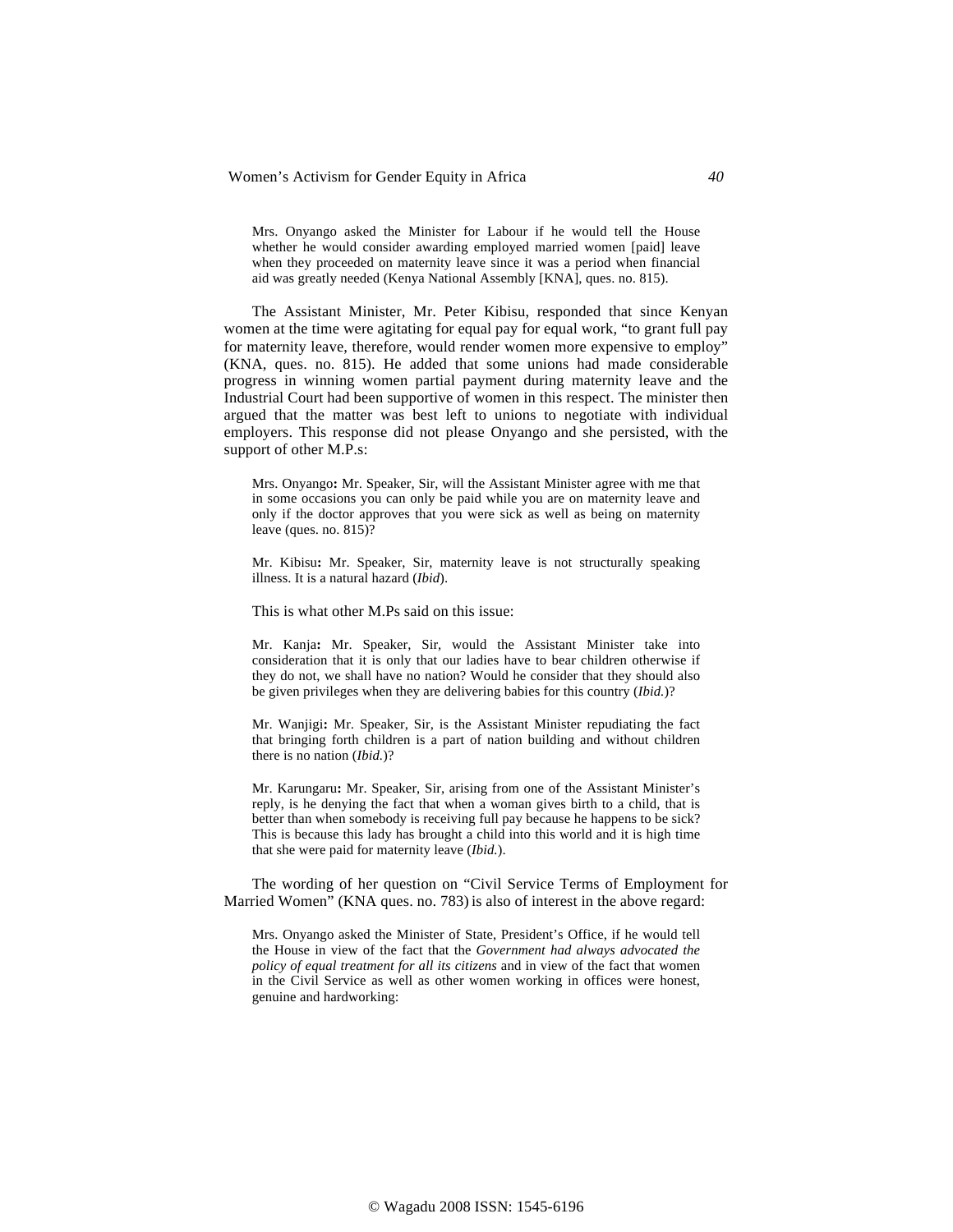a) Why married women were not eligible for appointments on pensionable terms.

b) Why a pensionable woman officer was required to resign on marriage. c) Since all Government jobs which were advertised in the Press were on permanent appointment or agreement terms, why women officers were offered employment on agreement terms only and not on permanent terms  $(Ibid.)^{27}$ 

This question also received considerable support from members.

Though only women were affected, Onyango had chosen to present the issues as a concern of all; as a deficiency of the State that was a problem for everybody, not just a single gender. As French and Women's Studies professor, Obioma Nnaemeka, in writing about Malicounda women and female circumcision, argues, African women seek to include men in issues of concern to them "because they are culturally attuned to such thinking" (Nnaemeka, 2001, p. 187). Such an approach was a crucial component of female political agency among the Luo as they are not unlike women in societies who come "from an environment in which women's issues are village/community issues requiring the participation of villagers regardless of sex" (*Ibid.*). Nnaemeka adds that:

[W]omen are politically astute in ensuring the participation of all branches of local authority, regardless of which gender holds the authority. They also believe, as many African women do, that if the men are part of the problem, they should be part of the solution (p. 187).

One may therefore argue that Onyango's contributions as well as the contributions of male M.P.s who supported her were given in this spirit.

#### *Conclusion*

In this paper, I have examined the career of Grace Onyango in a bid to recover the history of independent Kenya's most prominent female politician and her contribution to those she represented in various capacities. I have also analyzed her career to illuminate the societal dynamics through which she had to navigate in order to succeed as a leader and public servant. As a politician, Onyango had to have an understanding of the interplay between her ethnic culture and the cultures of those with whom she interacted as well as the dynamics of newly independent Kenya's local and national politics. The understanding of that reality enabled Onyango to contextualize her roles as elder, female, wife, politician, and teacher appropriately and thus, enabled her to shrewdly apply herself in various scenarios which enabled her to ascend politically and make her mark on Kenyan politics. Onyango's understanding of the non-gendered approach to leadership that was part of her ethnic heritage led her to adopt political stances that allowed her to present herself as a formidable leader of both men and women.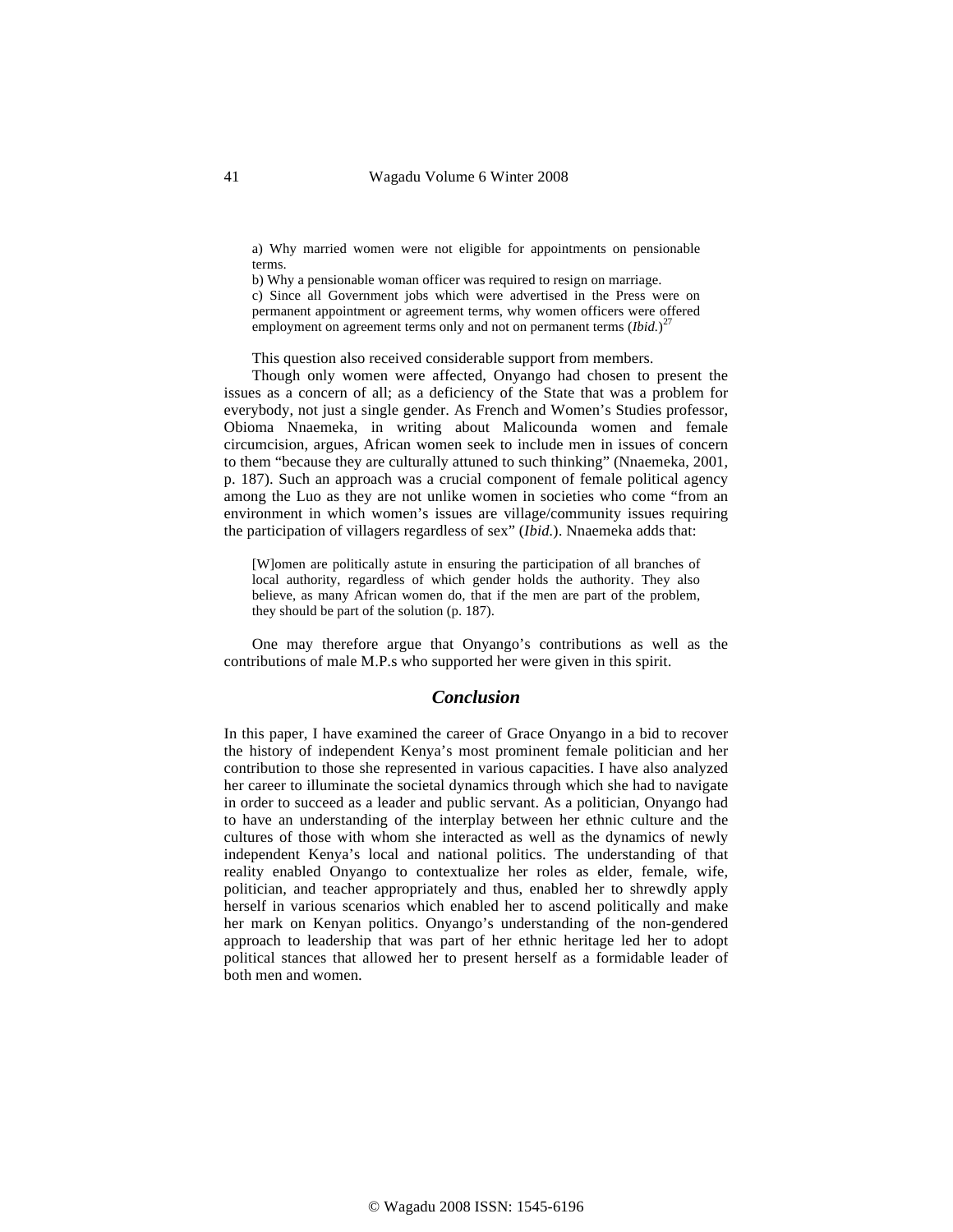#### *References*

- Amadiume, I. (1987). *Male daughters, female husbands: Gender and sex in an African society*. London: Zed Press.
- Baraka, K. (2000, November 25). Grace Onyango: Reflections on politics and leadership. *East African Standard*, pp. 8-9.
- Brantley, C. (1981). *The Giriama and colonial resistance in Kenya, 1800-1920*. Berkeley: University of California Press.
- Da Silva, E. (1969, December 21). Place for women in Kenyan politics. *Sunday Nation*, pp. 17-18.
- Grace Onyango: A woman of 'firsts'. (1989, May 7), *The Sunday Standard*, p. 11.
- Kaggia, B. (1975). *Roots of freedom, 1921-1923: The autobiography of Bildad Kaggia*. Nairobi: East African Publishing House.
- Luo Union post. (1969, January 30). *East African Standard*.
- Mayor of Kisumu defends council. (1968, August 26). *East African Standard*.
- Mboya again raps KPU and mayor. (1968, July 22). *Daily Nation*.
- Mboya's 'no' to debate in Kisumu. (1968, August 9). *Daily Nation*.
- Mbuya, P. (2001). *Paul Mboya's Luo kitgi gi timbegi*. (J. Achieng, Trans.). Nairobi: Atari Joint Limited. (Original traditions collected in 1938).
- Mrs. Onyango attacked on loyalty. (1968, July 13). *Daily Nation*.
- Mugo, J. (1985, August 16). The woman with a mighty capacity to stay in power. *Kenya Times*, p. 9.
- Municipal Council of Kisumu (1964). *Annual report of the social services and housing department*. Nairobi: Kenya National Archives.
- Municipal Council of Kisumu (1965). *Annual report.* Nairobi: Kenya National Archives.
- Municipal Council of Kisumu (1967). *Municpal and county council matters: Expenditure report*. Nairobi: Kenya National Archives.
- Muwonge, J. (1980). Urban policy and patterns of low-income settlement in Nairobi, Kenya. In *Population and Development Review*, *4*, 595-613.
- Nnaemeka, O. (2001). What's in a name? In S. Perry, & C. Schenck (Eds.), *Eye to eye: Women practicing development across cultures*. London and New York: Zed Books.
- Nzegwu, N. (2003). Africa: Gender imperialism in academia." In O. Oyewumi (Ed.), *African women and feminism: Reflecting on the politics of sisterhood.* Asmara: African Worldwide Press, Inc.
- Ochieng, W. (1974). *A pre-colonial history of the Gusii of Western Kenya from c.A.D. 1500-1914.* Dar es Salaam, Kampala, Nairobi: East African Literature Bureau.
- Odinga, O. (1967). *Not yet Uhuru*. London, Ibadan, Nairobi: Heinemann Educational Books Limited.
- Ogot, B. (2002). The construction of Luo identity and history. In T. Falola,  $\&$  E. Atieno-Odhiambo (Eds.), *The challenges of history and leadership in Africa*. Asmara: Africa World Press, Inc.